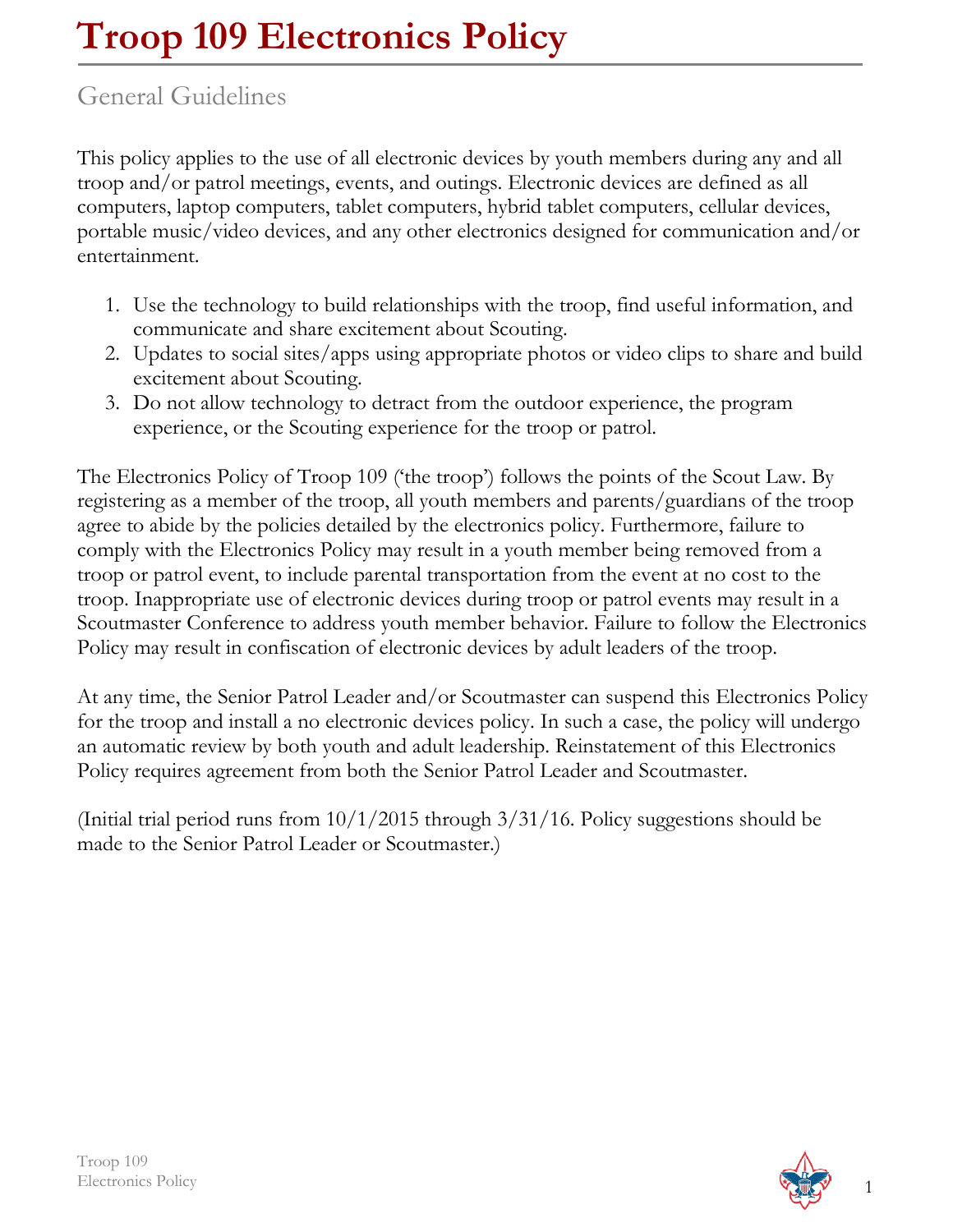# Policy

## **Trustworthy**

- A Scout is truthful with others online and is careful of the information shared.
- A Scout does the right thing when sharing and makes sure to have permission to shares the words or pictures of others.
- A Scout must follow the Youth Protection policies of the Boy Scouts of America with regard to the use of digital media and online resources.

## **Loyal**

- A Scout uses his phone or device in a way that adds in a positive way to his troop or patrol.
- A loyal Scout is careful to post only appropriate photos or video clips and would never want to embarrass others with updates or communication.
- A loyal Scout would not use a phone or device to exclude other Scouts from conversation or discussion, for example with secret messages.

## **Helpful**

- A Scout could use applications that can add to the outdoor experienced, such as a starmap, first aid information, or GPS coordinates.
- A Scout should alert others to scams, cheats, and suspicious sites and point other Scouts to reliable sources of information. Encourage others to report inappropriate online behavior.
- A Scout may use a phone or device to take appropriate photos or video of events for the troop or personal memories.

## **Friendly**

- A Scout could use his phone or device to assist someone with information or access to communication.
- A Scout could use his phone or device to invite others to join Scouting or to remind fellow Scouts of important events and activities.

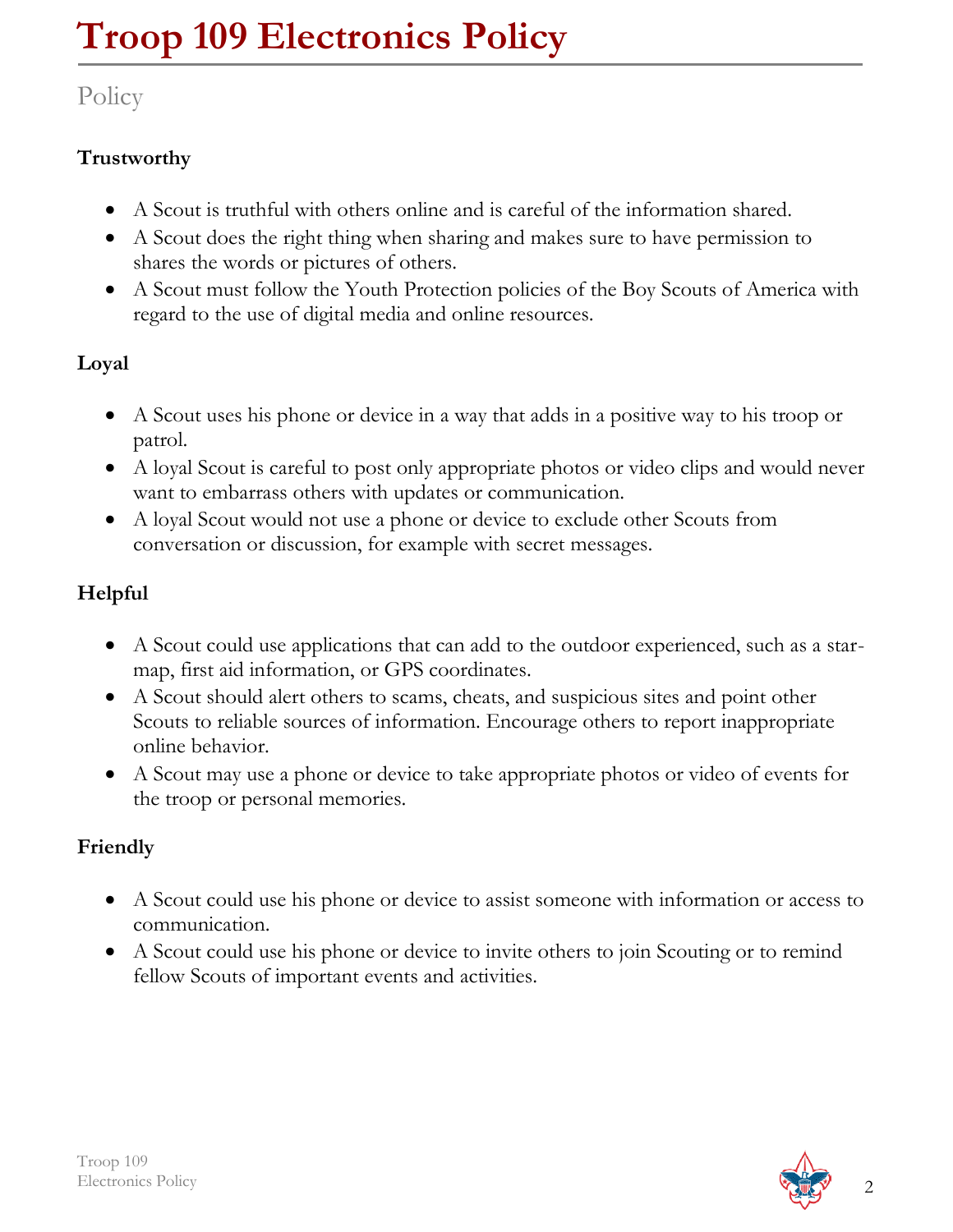# Policy

#### **Courteous**

- Ringtones and alert messages shall be muted beeps, rings, and recorded music take away from the outdoor and Scout experience.
- A device should not be a distraction. Scouts should pay attention to the program and fellow Scouts and Scouters. In a program, troop, or patrol situation, a Scout should avoid checking his phone or device for incoming messages, email, texts, or calls, unless messages related to the program are expected. Consider using airplane mode and wait to check for messages during designated times.
- A courteous Scout does not interrupt a conversation or program with others to stop and check for inbound messages of any type. The courteous Scout focuses his attention on his personal interactions, such as conversations in which he is engaged.
- A phone or device should not be used to insulate a Scout from the outdoors or others. For example, a Scout should not use headphones or similar devices during a Scouting activity. During a Scouting event a phone should not be used for entertainment such as playing solo electronic games, idle web surfing, shopping, etc.
- A phone or device should not be used to play music or videos for himself or others – at any outdoor experience or troop/patrol meeting. Phone or device music at a campsite, campout, or campfire will take away from the outdoor experience for others.

#### **Kind**

- Not everyone can afford a smartphone. A Scout needs to be sensitive to others and avoid using his phone in a way that looks like boasting and makes other Scouts disappointed they cannot afford such a device. This is no different from other types of gear.
- A Scout treats people with respect while on social networks, playing games, talking, texting, or in other digital or online activities.

#### **Obedient**

- When using digital devices, a Scout follows the rules and example set by parents, guardians, teaches, this policy, and Scout leaders.
- A Scout abides by the rules on websites, services, devices, and games.
- A Scout is aware that different settings, events, or locations will have different rules for the use of electronics.